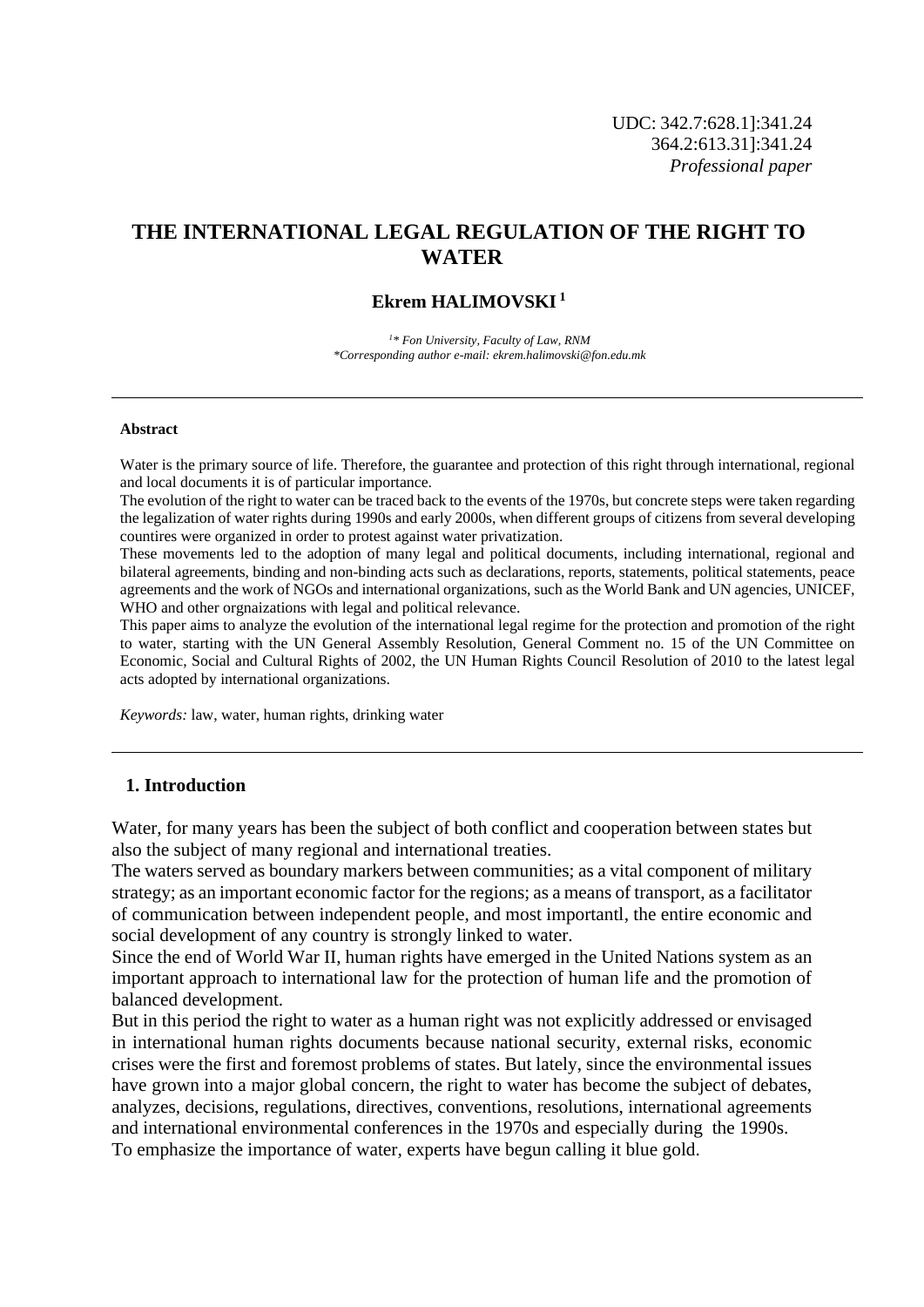Due to the fact that the water is one of the most essential sources of life, this paper will analyze several international legal acts such as (conventions, generic commentaries, declarations and resolutions) that explicitly or implicitly recognize the right to water. These legal acts can help interpret and serve as guidelines to national constitutions and laws. Therefore, these legal acts besides providing for the right of access to drinking water, provide also other obligations related to water such as access to quality water, environmental protection and others.

The first part of the paper will focus on the historical development of the right to water, analyzing as well the declarations brought at several conferences.

The second section will analyze the provisions of several conventions that implicitly or explicitly refer to the right to water.

In the third part, this paper will focus on the analysis of the several resolutions adopted by the UN, which at the core they tackle the issue of the right to water as a human right.

#### **1. The background of the right to water**

### **a. United Nations Conference on the Human Environment–Stockholm**

In 1972 the United Nations Conference on the Human Environment, held in Stockholm, identified water as one of the natural resources that needed to be safeguarded. Principle 2 of the Stockholm Declaration on Human Environment states that "the natural resources of the earth including the air, water, land, flora and fauna and especially representative samples of natural ecosystems must be safeguarded for the benefit of the present and future generations through careful planning or management, as appropriate.<sup>1</sup>

At this conference water was treated as a natural source and that was the first step towards water protection.

#### b. **Mar del Plata Declaration- United Nations Water Conference**

In 1977 the United Nations held the Mar del Plata Water Conference in Argentina.<sup>2</sup>That was the first time a global conference devoted itself fully to water resources.

The Action Plan included a number of recommendations and resolutions covering a wide spectrum of this issue.

The recommendations dealt mainly with the assessment of water resources; water use and efficiency; environment, health, and pollution control; policy, planning, and management; and regional and international cooperation. The resolutions addressed the issues such as: the assessment of water resources, community water supply, agricultural water use, research and development, river commission's international cooperation, and water policies in the occupied territories. One resolution stated specifically that '*All people whatever their stage of development and their social and economic conditions have the right to have access to drinking water of quantities and of a quality equal to their basic needs'.*

The Mar del Plata Water Conference can be considered the starting point for the debate on the right to water.

### **c. International Conference on Water and the Environment- Dublin**

In 1992 the International Conference on Water and the Environment was held in Dublin.<sup>3</sup> Ireland. Principle 4 of the Dublin Declaration states that "*Water has an economic value in all its competing uses and should be recognised as an economic good".*

<sup>1</sup> For the full text of the Stockholm Declaration *see* Declaration of the United Nations Conference on the Human Environment, June 16, 1972, [https://www.ipcc.ch/apps/njlite/srex/njlite\\_download.php?id=6471](https://www.ipcc.ch/apps/njlite/srex/njlite_download.php?id=6471) <sup>2</sup>Mar del Plata Declaration, [https://www.who.int/water\\_sanitation\\_health/unconfwater.pdf](https://www.who.int/water_sanitation_health/unconfwater.pdf) 3Dublin Declaration,<https://www.ircwash.org/sites/default/files/71-ICWE92-9739.pdf>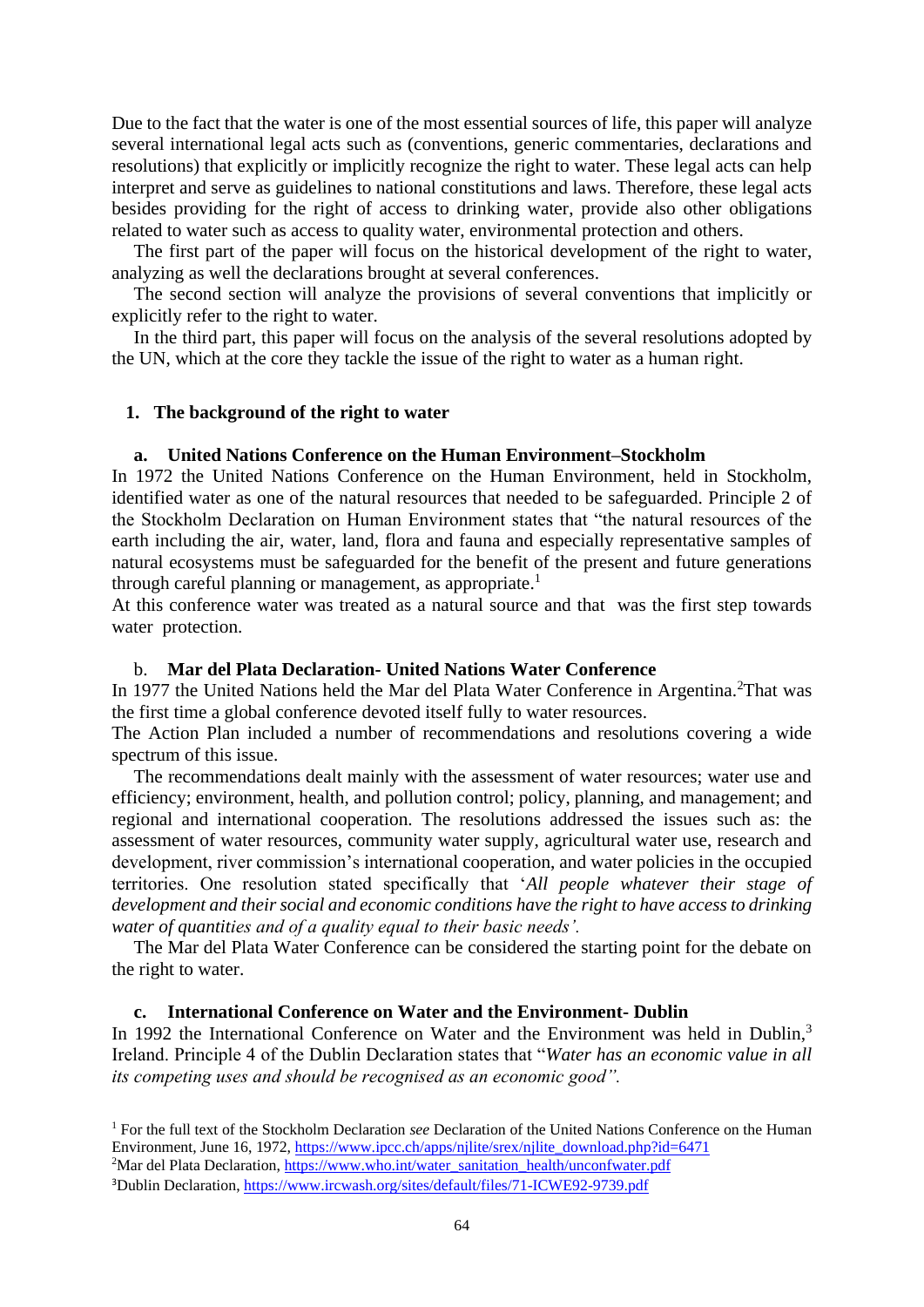Managing water as an economic good it is an important way of achieving efficient and equitable use, and at the same time of encouraging conservation and protection of water resources.

The Dublin Statement indicates that the conception of water as an economic good must be limited by the concept of water as a human right in order to ensure equitable distribution of water.

So treating water as an economic good has as its primary purpose the protection of water from non-racional use.

## **2. Human Rights Treaties**

## **a. Provisions of the Social Covenant**

The juridical basis of the right to water in international law apart from some partial references derives from Article 11 "Adequate Standard of Living"<sup>4</sup> and Article 12 "Health"<sup>5</sup> of the *International Covenant on Economic, Social and Cultural Rights* (ICESCR).

Under these provisions the right to water has been recognised implicitly: under Article 11 as a right within the entitlement to an adequate standard of living, which encompasses several individual rights within its 'umbrella' provision, for example, *inter alia* the right to food and housing, and under Article 12 as an element of the right to the highest attainable standard of health.<sup>6</sup>

Why water was not included in the process of drafting and elaborating the Covenant?

The reason most likely can be seen in the fact that water was not perceived to be as scarce as a resource as it is today; its availability was taken for granted – water was considered to be available as freely as is the air to breathe.

The CESCR notes that the list of rights included within the provision is not intended to be exhaustive, rather simply illustrative of the 'catalogue of guarantees essential for securing an adequate standard of living'.<sup>7</sup> Therefore the term 'including' can be said to encompass other comparable rights that are not specifically listed.<sup>8</sup>

The term 'adequate standard of living' is extremely difficult to define. No generally accepted definition has crystallised in human rights jurisprudence or scholarship. An adequate standard of living is met when individuals live in an environment and under conditions that allow them to participate in social life while maintaining their dignity and to realise their rights by their own means.

Thus, it contains an expansion of the notion of an adequate standard of living and shows that water is understood to be a component of this right although not explicitly stated.

<https://www.ohchr.org/en/professionalinterest/pages/cescr.aspx>

<sup>7</sup> General Comment 15, Para 3.

<sup>8</sup> Langford, M, 'The United Nations Concept of Water as a Human Right: A New Paradigm for Old Problems?', (2005) Vol.21, No.2,Water Resources Development, p. 275,

<https://www.tandfonline.com/doi/pdf/10.1080/07900620500035887?needAccess=true>

<sup>4</sup>Article 11. 1 of the ICESCR "The States Parties to the present Covenant recognize the right of everyone to an adequate standard of living for himself and his family, including adequate food, clothing and housing, and to the continuous improvement of living conditions. The States Parties will take appropriate steps to ensure the realization of this right, recognizing to this effect the essential importance of international co-operation based on free consent. General comment on its implementation",

<sup>5</sup>Article 12. 1. of the ICESCR "The States Parties to the present Covenant recognize the right of everyone to the enjoyment of the highest attainable standard of physical and mental health"

<sup>&</sup>lt;sup>6</sup> See: Golay, C, the Right to Water Critical Report No 6, October 2009, Geneva: CETIM (Centre Europe Tiers Monde) Human Rights Programme, [https://www.cetim.ch/legacy/en/documents/report\\_6.pdf.](https://www.cetim.ch/legacy/en/documents/report_6.pdf)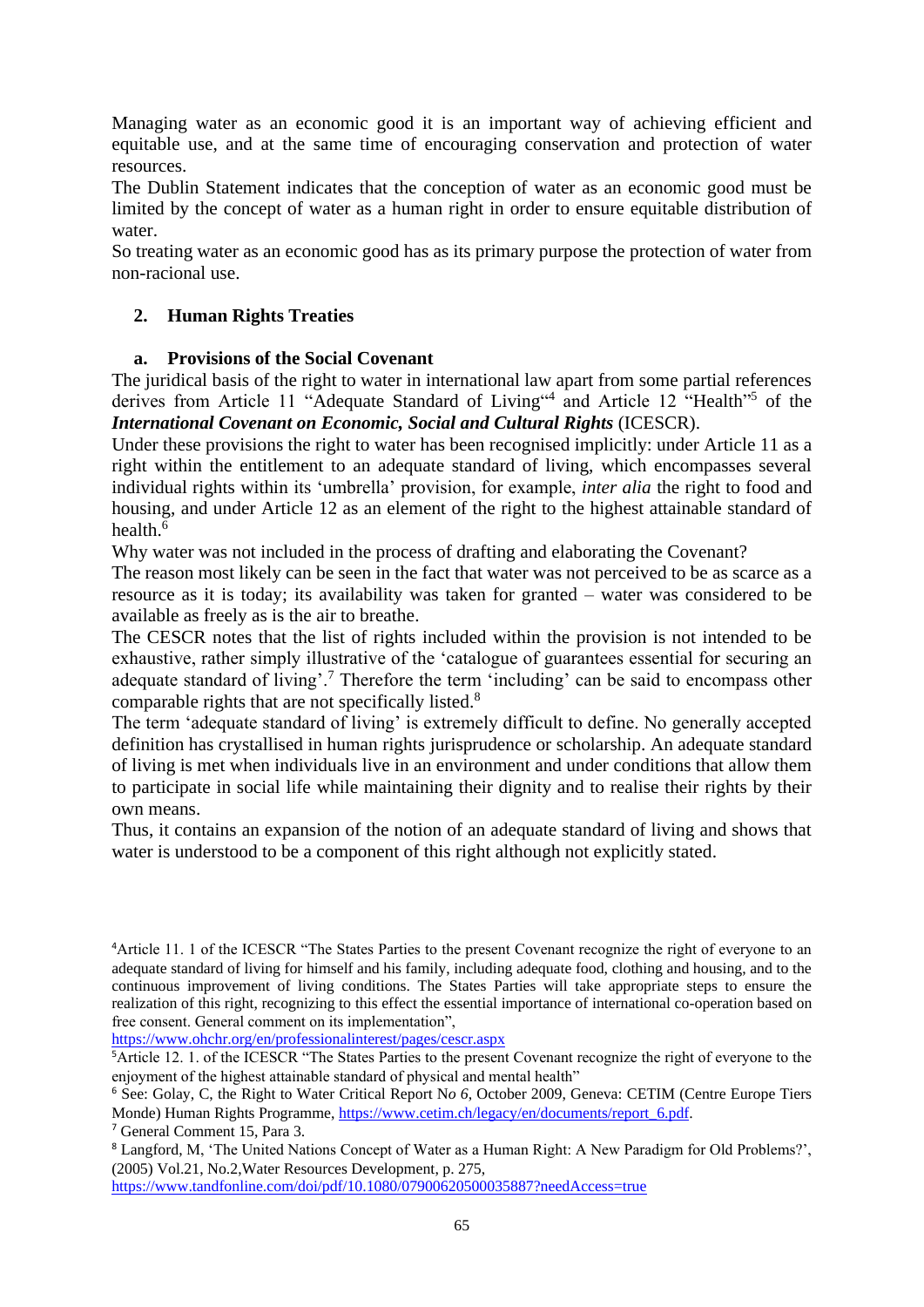### **b. Convention on the Elimination of All Forms of Discrimination against Women**   $(CEDAW)^9$

Article 14, Section 2 of CEDAW provides that "States Parties shall take all appropriate measures to eliminate discrimination against women in rural areas to ensure **. . .** that they participate in and benefit from rural development," and subsection h provides that States Parties shall ensure to women the right to "enjoy adequate living conditions, particularly in relation to housing, sanitation, electricity and water supply  $\cdot \cdot \cdot$ <sup>10</sup> Some suggest that the express recognition of water can be viewed as a response and redress to the unequal burden traditionally placed on women in developing countries to collect water.' Recognizing that women and girls are more often affected by the lack of water (especially in poor, rural and traditional communities), $<sup>11</sup>$  the Committee on CEDAW confirmed that states parties have an obligation to</sup> provide a safe and adequate water supply**.** 12

So, it is the states parties who аre responsibility for exercising this

## **c. Convention on the Rights of the Child (CRC)<sup>13</sup>**

The CRC addresses the water issue for children primarily with respect to health.<sup>14</sup> The CRC emphasizes and recognizes the child's right to enjoy the highest attainable standard of health to "combat disease and malnutrition **.** . **.** through the provisions of adequate nutritious food and clean drinking water."<sup>15</sup> The Committee on the Rights of the Child stated in its General Comment No. **7** that States have a responsibility to "ensure access to clean drinking water and adequate sanitation.

### **3. UN bodies documents**

### **a. Resolution on the Right to Development**

In 2000, the UN General Assembly resolution on the Right to Development<sup>16</sup>, saw the 'strongest and most unambiguous' statement recognising a human right to water. The resolution affirmed that 'the rights to food and clean water are fundamental human rights and their promotion constitutes a moral imperative both for national governments and for the international community'

### **b. General Comment No. 15**

General Comment No. 15 was issued by the Committee on Economic, Social and Cultural Rights at its Twenty-ninth session, held in Geneva, November 11 to 29, 2002.<sup>17</sup> The comment underscores the fact that water is a limited natural resource and a public good fundamental for

[https://heinonline.org/HOL/PrintRequest?collection=journals&handle=hein.journals/gintenlr5&div=7&print=se](https://heinonline.org/HOL/PrintRequest?collection=journals&handle=hein.journals/gintenlr5&div=7&print=section&format=PDFsearchable&submit=Print%2FDownload&id=7) [ction&format=PDFsearchable&submit=Print%2FDownload&id=7,](https://heinonline.org/HOL/PrintRequest?collection=journals&handle=hein.journals/gintenlr5&div=7&print=section&format=PDFsearchable&submit=Print%2FDownload&id=7)

<sup>9</sup>Convention on the Elimination of All Forms of Discrimination Against Women, <https://www.ohchr.org/en/professionalinterest/pages/cedaw.aspx>  ${}^{10}$ CEDAW, art. 14(2)(h).

<sup>&</sup>lt;sup>11</sup> Marsha A. Freeman, The Human Rights of Women under the CEDAW Convention: Complexities and Opportunities of Compliance, American Society International Law, vol. 91, 1997, p. 379,

<https://www.jstor.org/stable/pdf/25659151.pdf?refreqid=excelsior%3A784beed32bb8829d45edcd4a605298e6>

<sup>&</sup>lt;sup>12</sup>CEDAW, CEDAW General Recommendation No. 24: Article 12 of the Convention (Women and Health), <https://www.escr-net.org/node/387809>

<sup>&</sup>lt;sup>13</sup> Convention on the Rights of the Child [CRC],<https://www.ohchr.org/en/professionalinterest/pages/crc.aspx>

<sup>&</sup>lt;sup>14</sup> Stephen C. McCaffrey, A Human Right to Water: Domestic and International Implications, George International Environmental Law Review, Vol 5, No.1,

 ${}^{15}CRC$ , art. 24(2) (c).

<sup>16</sup>UN General Assembly resolution on the Right to Development, https

<sup>&</sup>lt;sup>17</sup>See Economic and Social Council, Committee on Economic, Social and Cultural Rights, General Comment No. 15, [https://www.refworld.org/pdfid/4538838d11.pdf.](https://www.refworld.org/pdfid/4538838d11.pdf)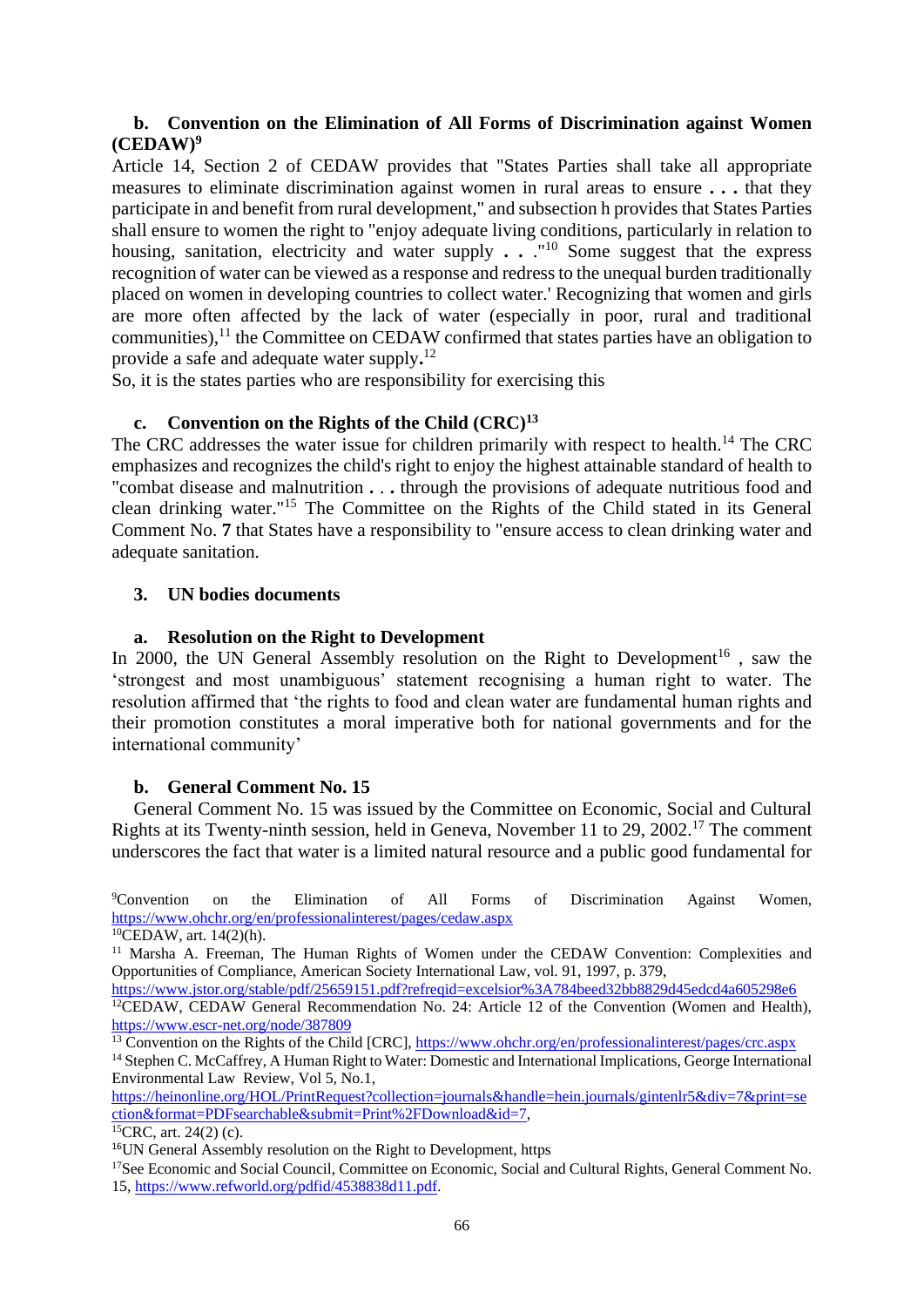life and health. It also emphasizes that water is a prerequisite for the realization of other human rights. The Comment is thorough and comprehensive.<sup>18</sup>The General Comment clearly states that water 'should be treated as a social and cultural good, and not primarily as an economic good. The manner of the realization of the right to water must also be sustainable, ensuring that the right can be realized for present and future generations.<sup>19</sup>

The crux of General Comment No. 15 is paragraph 2, which states: The human right to water entitles everyone to sufficient, safe, acceptable, physically accessible and affordable water for personal and domestic uses. 20

General Comment No. 15 influenced the International Law Association's (ILA) 2004, Berlin Rules on Water Resources.<sup>21</sup> Article 17 of the Berlin Rules recognizes that: 'Every individual has a right of access to sufficient, safe, acceptable, physically accessible and affordable water to meet that individual's vital human needs.

The Comment calls on the States Parties to "adopt effective measures to realize, without discrimination, the right to water as set out in this General Comment".<sup>22</sup>

#### **c. Resolution A/64/292**

On 28 July 2010, through Resolution 64/292, the United Nations General Assembly (UNGA) explicitly recognized the human right to water and sanitation and acknowledged that clean drinking water and sanitation are essential to the realization of all human rights. The Resolution calls upon States and international organizations to provide financial resources help capacity building and technology transfer to help countries, in particular developing countries, to provide safe, clean, accessible and affordable drinking water and sanitation for all.

This resolution can be understood as an extension of other human rights-related resolutions, such as the Vienna Declaration and Programme of Action<sup>23</sup>, which establishes that human rights are universal and inalienable; indivisible; interdependent and interrelated, including the right to development.

The Resolution A/64/292 on the human right to water and sanitation was adopted with 122 States voting in favour, none against and 41 abstentions.<sup>24</sup>

That same year, the UN Human Rights Council adopted the 'Human Right on Access to Safe Drinking Water and Sanitation' by consensus, affirming 'that the human right to safe drinking water and sanitation is derived from the right to an adequate standard of living and inextricably related to the right to the highest attainable standard of physical and mental health, as well as the right to life and human dignity'.<sup>25</sup> This led the then UN Independent Expert on human rights obligations related to access to safe drinking water and sanitation to declare that 'it means that for the UN, the right to water and sanitation is contained in existing human rights

<sup>&</sup>lt;sup>18</sup> General Comment No. 15 comprises 60 paragraphs divided into six parts: an introduction; normative content of the right to water; States Parties' obligations; violations; implementation at the national level; and obligations of actors other than states

<sup>19</sup> General Comment No. 15, n. 11 above, at paragraph 11

<sup>20</sup>Ibid., at paragraph 2.

<sup>21</sup>Berlin Rules on Water Resources,

<http://waterbeyondborders.net/wp-content/uploads/2018/06/Berlin-International-Water-Rules-2004.pdf>

<sup>22</sup>See paragraph 1 of General Comment No. 15

<sup>23</sup>Vienna Declaration and Programme of Action

<https://www.ohchr.org/en/professionalinterest/pages/vienna.aspx>

<sup>&</sup>lt;sup>24</sup>UNGA Resolution A/64/292[, http://www.un.org/en/ga/search/view\\_doc.asp?symbol=A/RES/64/292](http://www.un.org/en/ga/search/view_doc.asp?symbol=A/RES/64/292)

<sup>25</sup>UN HRC, Human Right on Access to Safe Drinking Water and Sanitation, paragraph 3,

[https://www.un.org/waterforlifedecade/human\\_right\\_to\\_water.shtml](https://www.un.org/waterforlifedecade/human_right_to_water.shtml)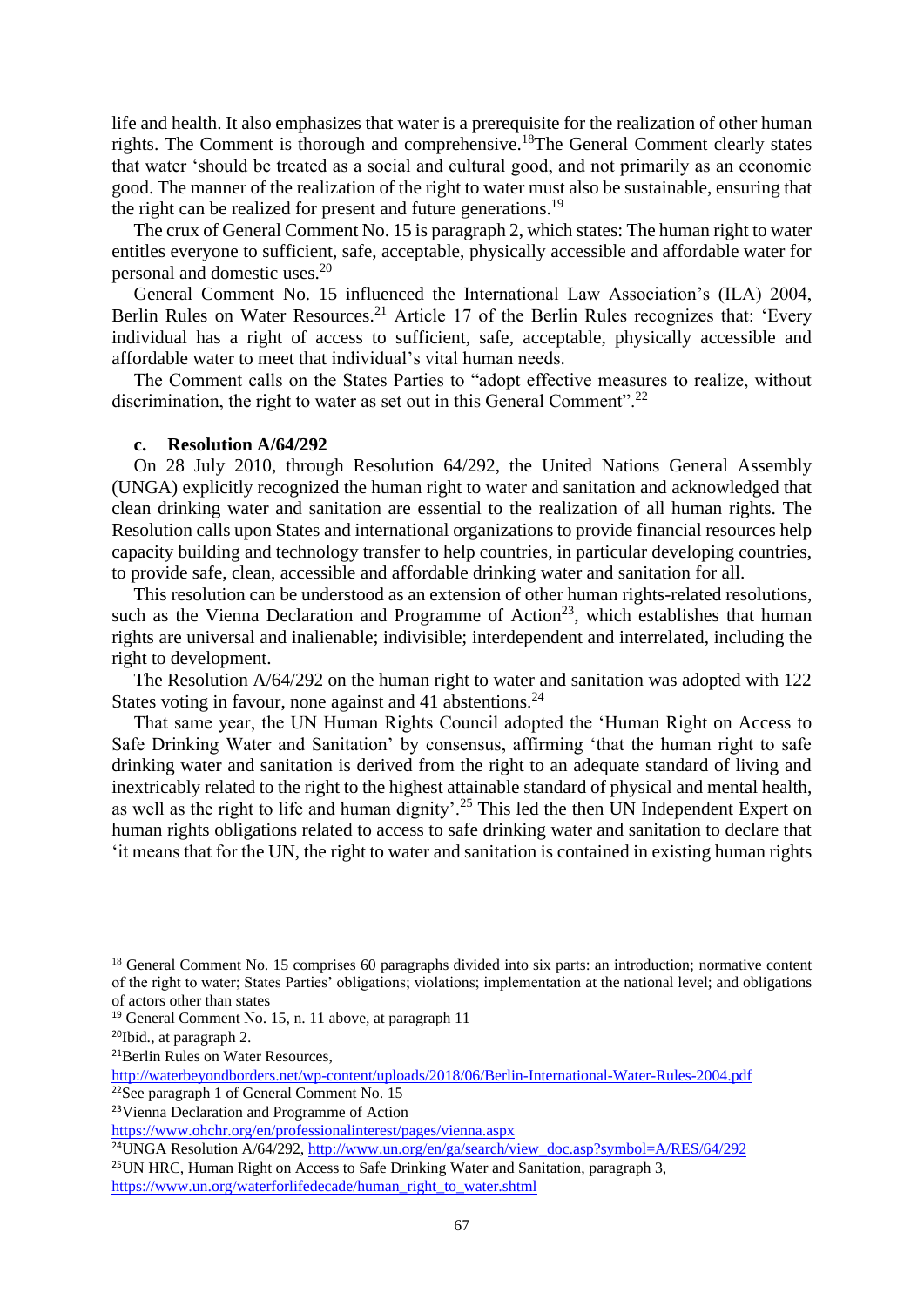treaties and is therefore legally binding'.<sup>26</sup>Nevertheless, some States continue to question the legal status of the right. $27$ 

### **d. Resolution A/RES/72/178**

On 19 December 2017, United Nations General Assembly adopted the Resolution "The human rights to safe drinking water and sanitation".<sup>28</sup>

The General Assembly recalling its resolutions in which the right to safe and clean drinking water and sanitation is recognized as a human right, the Universal Declaration of Human Rights, the International Covenant on Economic, Social and Cultural Rights, the International Covenant on Civil and Political Rights, the International Convention on the Elimination of All Forms of Racial Discrimination, the Convention on the Elimination of All Forms of Discrimination against Women, the Convention on the Rights of the Child and the Convention on the Rights of Persons with Disabilities and reaffirming all previous resolutions of the Human Rights Council regarding the human rights to safe drinking water and sanitation reaffirms that the human rights to safe drinking water and sanitation, as components of the right to an adequate standard of living, are essential for the full enjoyment of the right to life and all human rights and recognizes that the human right to safe drinking water entitles everyone, without discrimination, to have access to sufficient, safe, acceptable, physically accessible and affordable water for personal and domestic use, and that the human right to sanitation entitles everyone, without discrimination, to have physical and affordable access to sanitation, in all spheres of life, that is safe, hygienic, secure, socially and culturally acceptable and that provides privacy and ensures dignity, while reaffirming that both rights are components of the right to an adequate standard of living and calls the states to ensure the progressive realization of the human rights to safe drinking water and sanitation for all in a non-discriminatory manner while eliminating inequalities in access and continuously monitor and regularly analyse the status of the realization of the human rights to safe drinking water and sanitation. Also reaffirms that States have the primary responsibility to ensure the full realization of all human rights.

#### **4. Conclusion**

Since the 1970s water as one of the primary sources of life has been one of the main subjects of many conferences, declarations, conventions and resolutions. The first declarations related to this topic treated water as a natural resource which is very important for present and future generations, which should be protected, used efficiently and should have adequate quality. On the other hand, the Dublin Declaration treats water as an economic good and should be used effectively.

The social convention treats it as the basis for an adequate standard of living and housing, which are guaranteed as separate human rights. Although water is not a constitutive part of these rights, however, according to several interpretations, the term 'standard of living' is a broad term and extremely difficult to define and may encompass rights other than those expressly provided. So that water is understood to be a component of this right.

The Convention on the Elimination of All Forms of Discrimination against Women prohibits discrimination against women and stipulates that Member States should take all necessary measures to guarantee women adequate living conditions, including water as a condition.

<https://www.ohchr.org/EN/NewsEvents/Pages/RightToWaterAndSanitation.aspx> <sup>27</sup>See S.C. McCaffrey.

<sup>&</sup>lt;sup>26</sup> UN Office of the High Commissioner for Human Rights, 'UN United to Make the Right to Water and Sanitation Legally Binding' (1 October 2010),

<sup>&</sup>lt;sup>28</sup>The human rights to safe drinking water and sanitation[, http://www.cawater-info.net/library/eng/n1745661.pdf,](http://www.cawater-info.net/library/eng/n1745661.pdf)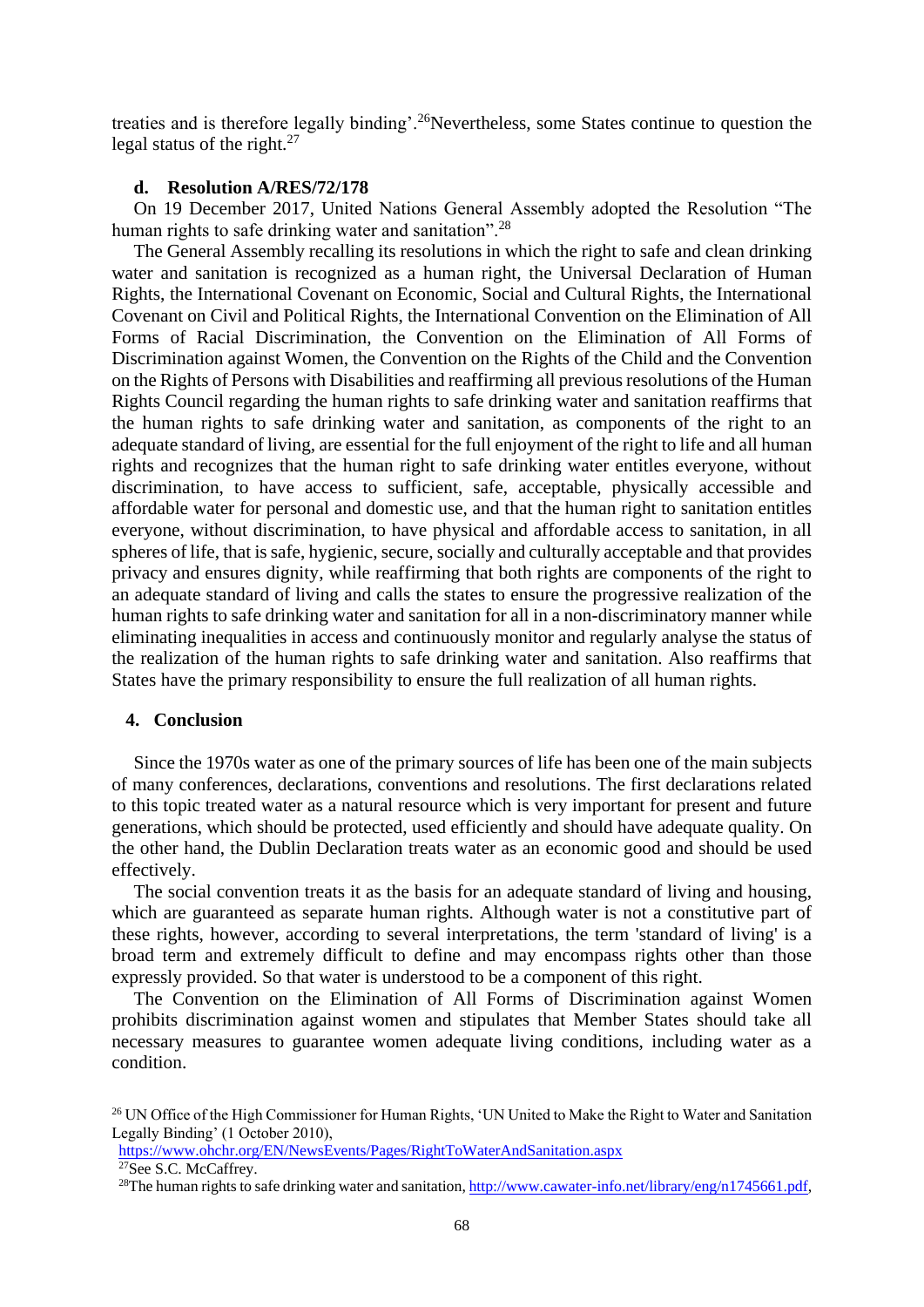The same is emphasized by the Convention on the Rights of the Child. According to which countries are responsible for "ensuring access to clean drinking water and adequate sanitation.

Regarding the documents issued by other UN bodies, the Resolution on the Right to Development recognizes a human right to water.

A document that directly refers to the right to water as a human right is General Comment No. 15, which emphasizes that water is fundamental to life and health.

General Comment No. 15 in paragraph 2, states: The human right to water entitles everyone to adequate, safe, acceptable, physically accessible and affordable water for personal and domestic use. The Comment calls on the States Parties to "take effective measures to realize, without discrimination.

Resolution A/64/292, explicitly recognizing the human right to water and sanitation and acknowledging that clean drinking water and sanitation are essential to the realization of all human rights and calls States and international organizations to provide financial resources to provide safe, clean, accessible and affordable drinking water for all.

The last resolution of the UN General Assembly, which deals with water law as a human right, is Resolution A/RES/72/178. This resolution recognizes that everyone has the right, without discrimination, to have access to sufficient, safe, acceptable, physically accessible and affordable water for personal and domestic use.

Looking at the whole situation from the first declarations to the last resolutions which enshrined and guaranteed the right to water as a human right, we can conclude that the right to water as a separate human right is not guaranteed by any legally binding document.

### **References**

[1]. Berlin Rules on Water Resources,

<http://waterbeyondborders.net/wp-content/uploads/2018/06/Berlin-International-Water-Rules-2004.pdf>

[2]. CEDAW General Recommendation No. 24[, https://www.escr-net.org/node/387809](https://www.escr-net.org/node/387809)

[3]. Convention on the Elimination of All Forms of Discrimination Against Women,

<https://www.ohchr.org/en/professionalinterest/pages/cedaw.aspx>

[4]. Convention on the Rights of the Child [CRC],

<https://www.ohchr.org/en/professionalinterest/pages/crc.aspx>

[5]. General Comment No. 15, [https://www.refworld.org/pdfid/4538838d11.pdf.](https://www.refworld.org/pdfid/4538838d11.pdf)

[6]. Golay, Christophe, "The Right to Water"- Critical Report No 6, October 2009, Geneva: CETIM (Centre Europe Tiers Monde) Human Rights Programme, pp. 1-17

[https://www.cetim.ch/legacy/en/documents/report\\_6.pdf](https://www.cetim.ch/legacy/en/documents/report_6.pdf)

[7]. International Covenant on Economic, Social and Cultural Rights,

<https://www.ohchr.org/en/professionalinterest/pages/cescr.aspx>

[8]. Langford, Malcolm, 'The United Nations Concept of Water as a Human Right: A New Paradigm for Old Problems?', International Journal of Water Resources Development, Vol. 21, No. 2, 2005, pp 273-282. <https://www.tandfonline.com/doi/pdf/10.1080/07900620500035887?needAccess=true>

[9]. Mar del Plata Declaration,

[https://www.who.int/water\\_sanitation\\_health/unconfwater.pdf](https://www.who.int/water_sanitation_health/unconfwater.pdf)

[10]. Marsha A. Freeman, The Human Rights of Women under the CEDAW Convention: Complexities and Opportunities of Compliance, American Society International Law, vol. 91, 1997, pp. 378-383,

<https://www.jstor.org/stable/pdf/25659151.pdf?refreqid=excelsior%3A784beed32bb8829d45edcd4a605298e6>

[11]. Stephen C. McCaffrey, A Human Right to Water: Domestic and International Implications, George International Environmental Law Review, Vol 5, No.1,

[https://heinonline.org/HOL/PrintRequest?collection=journals&handle=hein.journals/gintenlr5&div=7&prin](https://heinonline.org/HOL/PrintRequest?collection=journals&handle=hein.journals/gintenlr5&div=7&print=section&format=PDFsearchable&submit=Print%2FDownload&id=7) [t=section&format=PDFsearchable&submit=Print%2FDownload&id=7](https://heinonline.org/HOL/PrintRequest?collection=journals&handle=hein.journals/gintenlr5&div=7&print=section&format=PDFsearchable&submit=Print%2FDownload&id=7)

[12]. Stockholm Declaration see Declaration of the United Nations Conference on the Human Environment, June 16, 1972, [https://www.ipcc.ch/apps/njlite/srex/njlite\\_download.php?id=6471](https://www.ipcc.ch/apps/njlite/srex/njlite_download.php?id=6471)

[13]. The human rights to safe drinking water and sanitation,